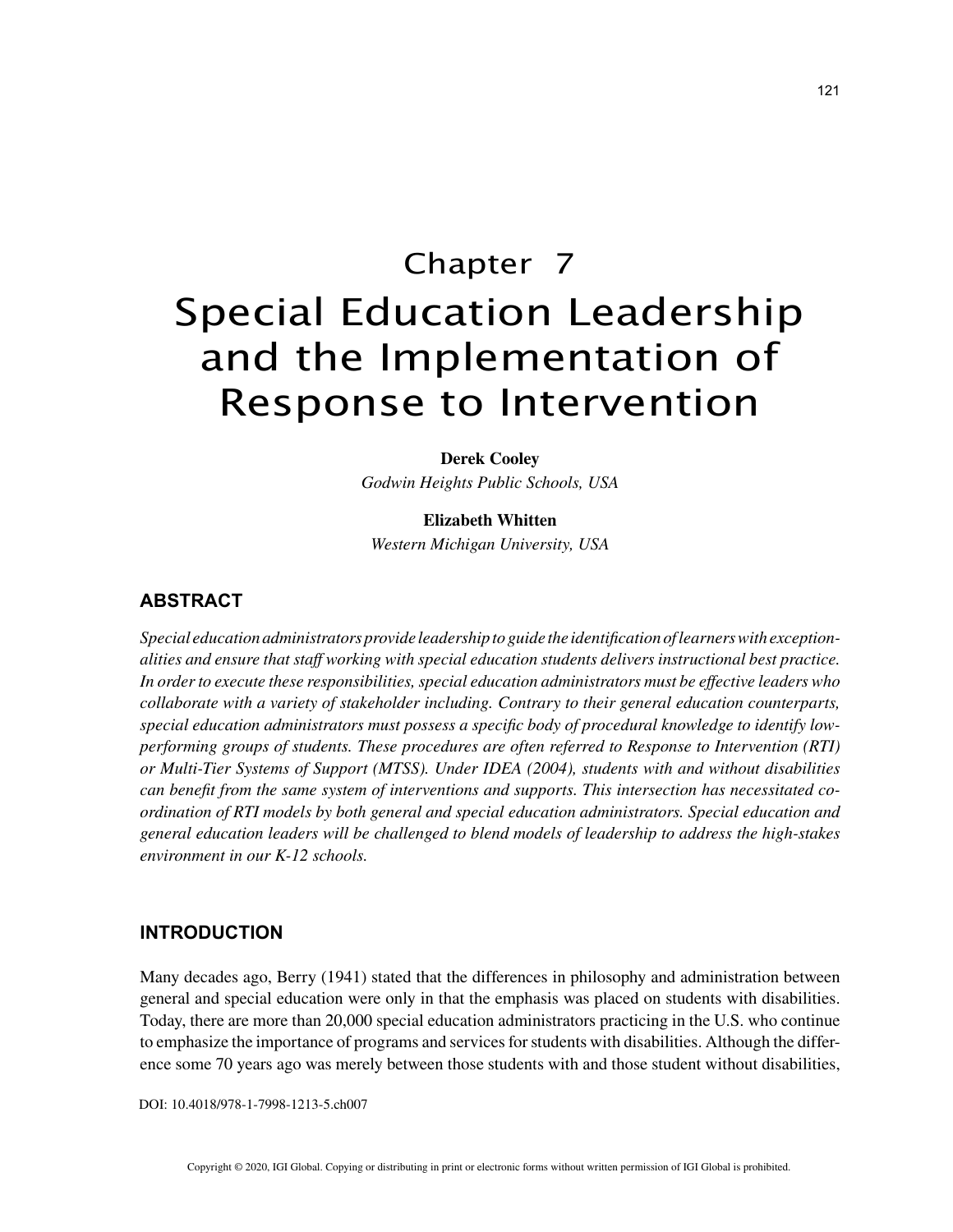#### *Special Education Leadership and the Implementation of Response to Intervention*

special education administrators are now charged with providing equal educational opportunities for *all* students (Boscardin, 2007; Crockett, 2011; Crockett, Becker, & Quinn, 2009).

The practice of special education leadership is primarily responsible for the leadership and administration of programs and services for students with disabilities. Special education administrators provide leadership to guide the identification of learners with exceptionalities and ensure that staff working with special education students delivers instructional best practice. In order to execute these responsibilities, special education administrators must be effective problem-solvers who collaborate with a variety of stakeholders including parents, teachers, administrators, and the community.

Central to the practice of special education leadership is the "finely tuned recognition of and response to individual learning needs" (Crockett, 2011, p. 351). Effective special education administrators juxtapose the needs of all students with the needs of each individual learner. These administrators must navigate policy, ensure the delivery of instructional best practice, and understand the context in which they administer programs and services. Special education administrators ensure that students with disabilities benefit from educational programs in both the general and special education settings. As a result, special education administrators are being held responsible for educational access and accountability not only for students with disabilities but also for students without disabilities.

Crockett (2011) states that although once driven primarily by district-wide compliance, the administration of special education is now focused on delivering effective and responsive instructional models at all district levels. Crockett (2011) continues that the practice of special education administration includes:

*(a) setting expectations for recognizing the individual capabilities of students with disabilities, (b) developing personnel who work collaboratively and effectively in responding to students' unique educational needs and (c) making the organization of schools work more flexibly on their behalf. (p. 359)*

Of these three tasks, the process of identifying students with disabilities and the provision of coordinating special and general education programs is likely to be the most difficult challenge for special education administrators in public schools today (Boscardin, 2007; Crockett, 2011; Crockett et al., 2009; McHatton, Gordon, Glenn, & Sue, 2012; Passman, 2008).

Contrary to their general education counterparts, special education administrators must possess a *specific* body of procedural knowledge to identify low-performing groups of students (Crockett et al., 2009; Passman, 2008). Much of this specific knowledge is needed to provide early intervention services for at-risk students and to develop procedures for identifying students who are at-risk of being identified with a disability (Werts, Lambert, & Carpenter, 2009). These procedures are often referred to as Response to Intervention (RTI) or Multi-tier Systems of Support (MTSS).

### **BACKGROUND**

Response to Intervention is a multi-tiered model of instruction designed to foster academic achievement for *all* students. It is based upon the use of evidence-based interventions and research-based curriculum, which are intended to address unique learning needs. If implemented successfully, RTI can serve as a model to prevent severe academic problems and provide a means to identify students with disabilities (Whitten, Esteves, & Woodrow, 2009).